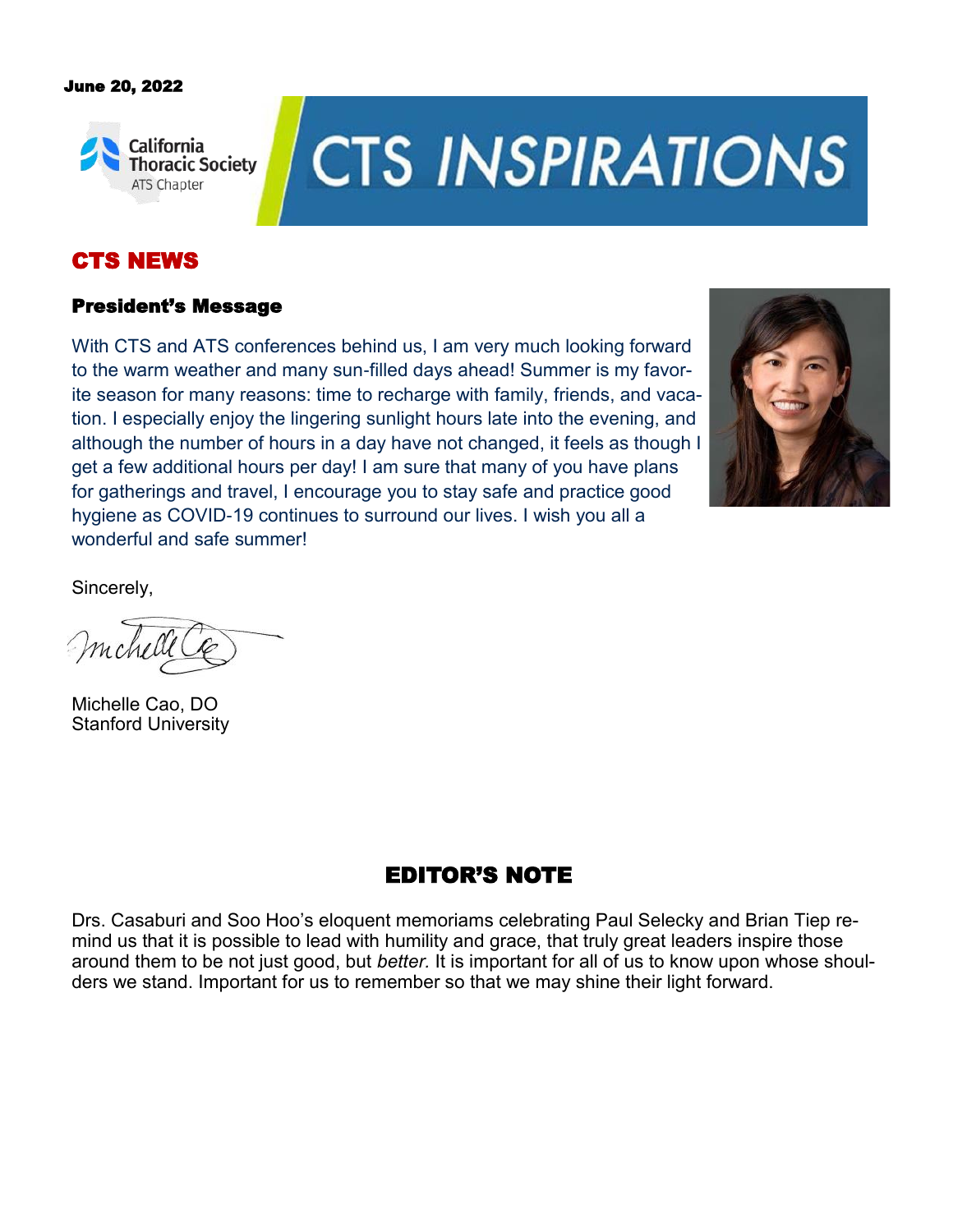### PAUL SELECKY OBITUARY

*By: Richard Casaburi, PhD, MD Rehabilitation Clinical Trials Center—Professor of Medicine Los Angeles Biomedical Research Institute at Harbor-UCLA Medical Center*

Another giant is gone. Paul Anthony Selecky, MD, of Huntington Beach, California, passed away on March 20, 2022.

Paul was born in Wilkes Barre, Pennsylvania on November 1, 1938, the second eldest of seven children. He attended undergraduate and medical school at the University of Pennsylvania, earning his medical degree in 1964. He completed his internship in the U.S. Navy and continued his naval duties in Pearl Harbor, Hawaii until 1968. He then migrated to southern California, where he would spend the rest of his life. Dr. Selecky completed his Internal Medicine residency and Pulmonary Medicine fellowship at Harbor-UCLA Medical Center in 1973, working under Karlman Wasserman. He joined the faculty at Harbor-UCLA and remained until he joined the medical staff at Hoag Memorial Hospital Presbyterian in Newport Beach in January 1980.





tor of Continuing Medical Education. He also served as Chair of the Division of Pulmonary Medicine, Chair of the Critical Care Committee, Chair of the Healthcare Ethics Committee, and Chair of the Infection Prevention Committee. Paul was an active volunteer for many professional organizations, including the American Sleep Disorders Association, the American Association of Respiratory Care, the American Lung Association, and the National Association for Medical Direction of Respiratory Care. He served as President of the California Thoracic Society from 1982 to 1983. He was a founding member of the California Sleep Society and started the annual Hoag Sleep Conference in 2000. In 1993, he received the Pottenger Award from the American Lung Association of California for his outstanding volunteer service in the prevention and control of lung diseases, and he received the ALA's Volunteer Leadership Award in 1997. He was a Fellow of the American College of Physicians and a Fellow of the American Association of Respiratory Care. He was a Clinical Professor of Medicine at UCLA. He retired from practice in 2016 and became a member of the Honorary medical staff of Hoag.

In his personal life, Paul met his future wife, Andrea Novak, while they were in high school. They married in 1962, while Paul was in medical school and Andrea as a newly registered nurse. They started their family soon thereafter, with five children born between the years 1963 to 1972. When not at work, Paul was a very devoted family man. He also was a man of faith and was always deeply involved in his church. A funeral mass was held at St. Bonaventure Church on April 9, 2022. Friends of Paul interested in learning the depth of his commitment to faith and family might be interested in viewing the recording of the mass at:

<https://www.youtube.com/watch?v=iWZDwPp-zHM>

I especially recommend the eloquent, heartfelt and moving eulogy presented by his son Mark (himself a physician) starting at minute 58 of the recording.

Paul is survived by his wife of 60 years, Andrea, five children, 20 grandchildren, a great grandson, and five siblings.

Much of the above, I've abstracted from obituaries presented elsewhere, but I'd like to add a few personal notes. Paul was an immensely respected physician. When the American Thoracic Society decided to initiate an annual "Outstanding Clinician Award", Paul was the first awardee. When I first

developed an interest in Pulmonary Rehabilitation in the 1980s, Paul, who had developed an innovative program at Hoag Memorial, was the first person I approached. When Tom Petty and I edited a text on Pulmonary Rehabilitation in the early 1990s, Paul wrote the chapter "Sexuality and the Patient with Lung Disease". Only Paul could address this issue with such grace and sensitivity. I've not seen a better treatise on this subject in the years since.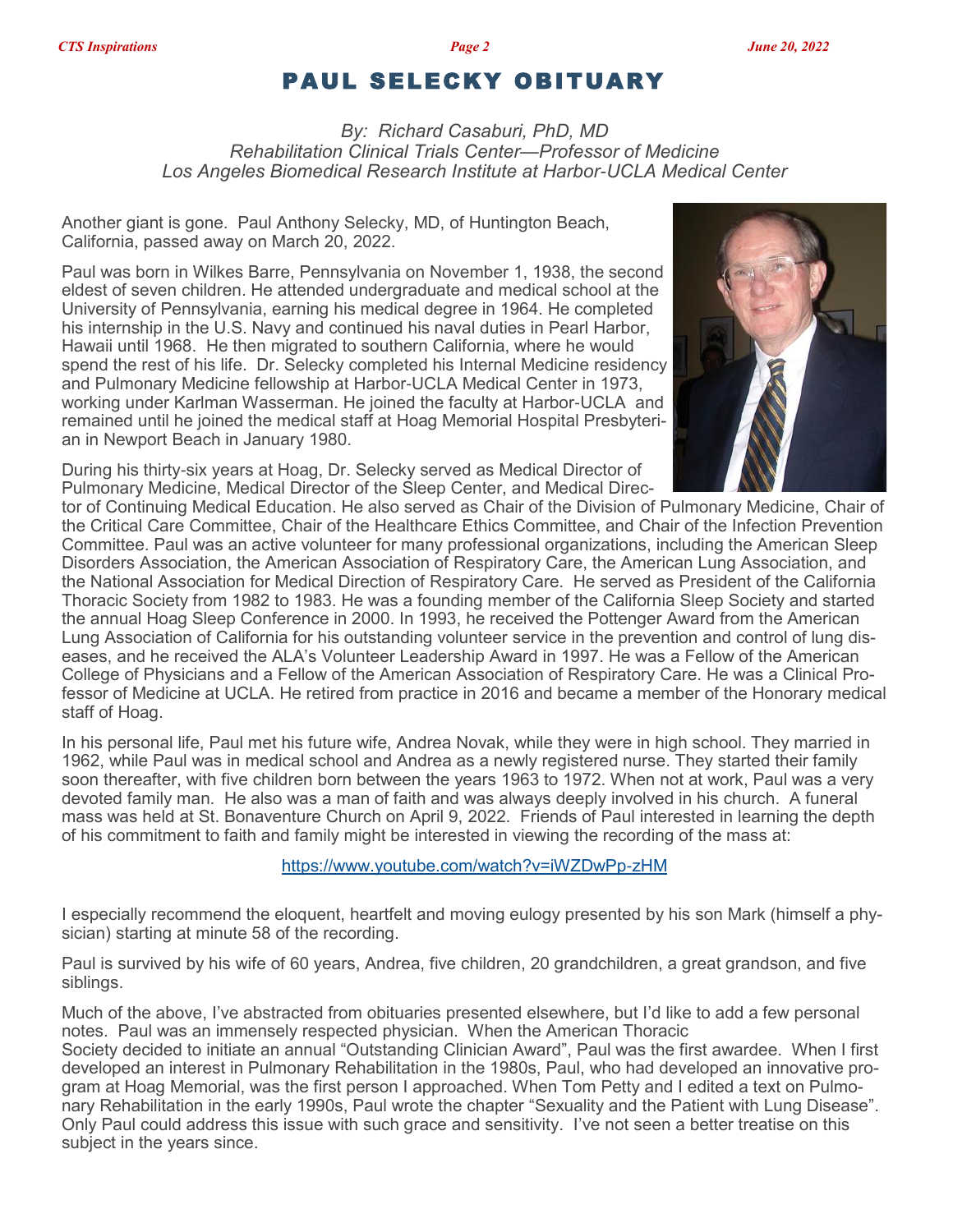#### BRIAN TIEP OBITUARY

*By: Richard Casaburi, PhD, MD Rehabilitation Clinical Trials Center—Professor of Medicine Los Angeles Biomedical Research Institute at Harbor-UCLA Medical center and Guy Soo Hoo, MD Pulmonologist Los Angeles, CA*

Our community and the California Thoracic Society has lost one of it shining lights. Brian L. Tiep, MD passed away unexpectedly on April 30, 2022, just a week after celebrating his 81<sup>st</sup> birthday and still active in his work at City of Hope.

He was one of the few people who can claim Los Angeles as his birthplace. He had several California ties including undergraduate education at UC Berkeley, residency training at the Sepulveda VA, and pulmonary fellowship training at the City of Hope.

He dedicated his life to the care to patients with pulmonary diseases and, in particular, COPD. He was especially active in smoking cessation and pulmonary rehabilitation. He was an original proponent of pulmonary rehabilitation, serving as the Medical Director of pulmonary rehabilitation at Casa Colina Hospital and, at the

time of his death, at the City of Hope. He has been a member of numerous committees and organizations involved with pulmonary rehabilitation and has been on the Board of Directors of the Pulmonary Education and Research Foundation almost since its founding in the 1980s. He spoke widely and frequently on his work and was awarded the Lifetime Achievement Award by the Pulmonary Rehabilitation Assembly of the American Thoracic Society in 2020.

Many of us knew him in professional circles, but others will attest to achievements as an inventor and innovator. He had a passion for applied physiology, biomedical engineering, and biofeedback. He had an extensive list of inventions and patents. Many would say that he invented the core technologies for oxygen conservation, including the Oxymizer®, Oxymizer® pendant and pulse dose devices. He also invented numerous feedback devices and transducers, an electronic peak flow meter, an oximeter ear sensor, a high flow nasal oxygen cannula, and non-medical devices such as an auto inflatable survival raft and



music stand extension device. He also reveled in creating whimsical medical animation for his lectures, with training from the American Film Institute.



He was an extraordinary musician, proficient in banjo and violin with tutelage in advanced violin under Mischa Lefkowitz of the LA Philharmonic. Brian and his daughter often played for the attendees of medical and patient meetings. He displayed his skills at local restaurants on weekends, joyfully playing the requests of patrons.

Brian was the most humble, kind and caring of souls. He seemed to have a perpetual twinkle in his eye and during conversations could always be counted on for a delightful (or occasionally painful) pun or two. He leaves behind his wife Patricia (of 53 years) and his daughter Rebecca, who often joined him on his musical outings. He will be greatly missed.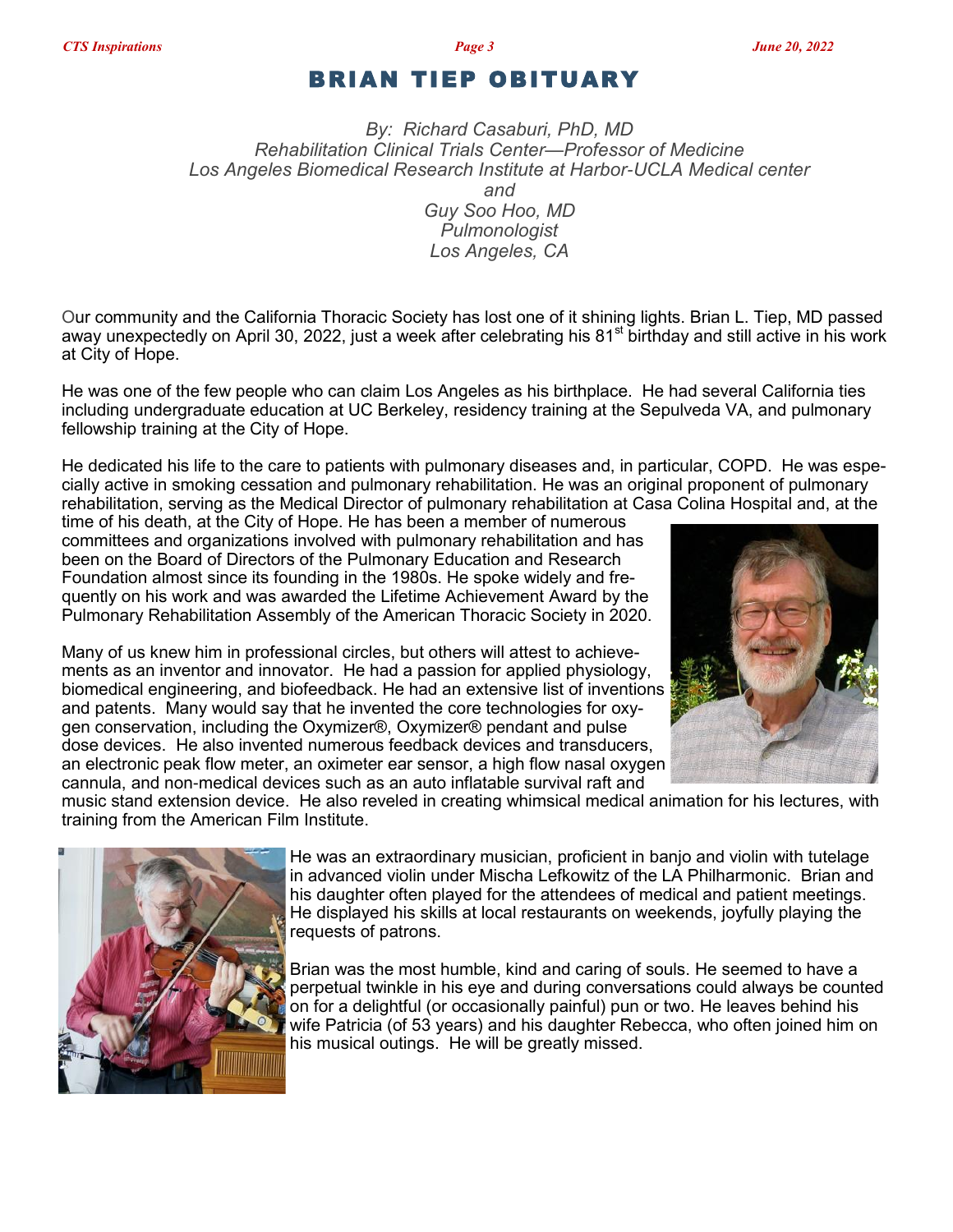

# Meet Brooks Kuhn, MD, MAS CTS Treasurer

*Brooks Kuhn, MD, MAS CTS Treasurer Assistant Professor, Division of Pulmonary and Critical Care Medicine Co-Director, UCD Comprehensive COPD Clinic Medical Director of the Department of Respiratory Care University of California, Davis*

#### **What's your story?**

When I was young, my mother started a non-profit called Roots of Peace that aims to remove landmines and promote farmers to cultivate the once fallow land. The business started as a family affair, with me and my siblings staffing fundraisers and mailing invitations, but grew into a multinational NGO and the largest development group in Afghanistan. My father left a career in Silicon Valley to join my mother to help make Roots of Peace and now all my three siblings take part truly making it a family business.

While wanting to find my own path, this upbringing impressed upon me the importance of service to others, especially the underserved. Medicine--coupled with my proclivity for the sciences- offered a chance for me to serve in my own way.

#### **What are you passionate about? What in your life currently makes you feel the most fulfilled?**

My family. I met my wife Uppinder during residency and now we are the fortunate parents of three children: a soccer fanatic 7-year old boy, a strong and artistic 4-year-old girl, and a 2-month-old daughter. I am passionate about the care of patients, especially those with Alpha-1 Antitrypsin deficiency and COPD, but my family is my source of strength.

With the incredible stress we all have managed these past trying years, I have made a concerted effort to focus on what is in my power: the patients under my care, the processes and institutions I have a voice to change, and my family. This has helped me feel more fulfilled and to turn my anxiety about world politics, social inequity, and the pandemic into action.

#### **How would you describe yourself?**

The hardest question for sure. Perhaps I answer with what I aspire to be: thoughtful. Thoughtful in my approach to patient care by being mindful of my biases and learning ways I can better help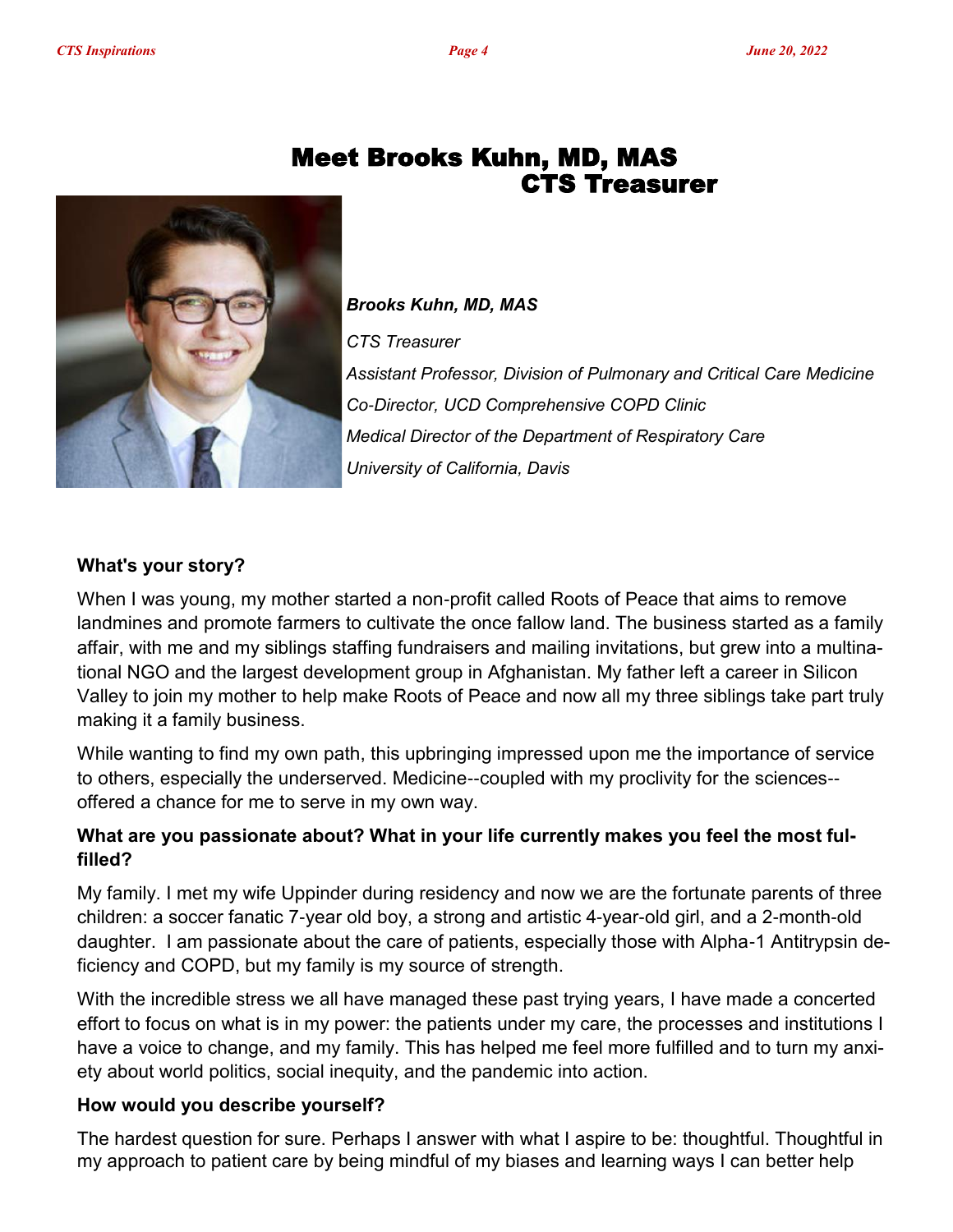serve my community. Thoughful in how I interact with those I work with to assure their voices are heard and they feel part of the team. Thoughtful about the barriers others around me of different genders, sexual orientations, and ethincities face in medicine. I dont have the answers to many of the problems I face, but I am ready to learn from others and change my approach accordingly.

#### **Have you read any good books?**

I just finished reading Andy Weir's latest book "Project Hail Mary." I appreciate his attention to scientific and narrative detail. With the challenges of the past few years, I have found myself reading a lot of science fiction novels. Sometimes it helps to go to a different planet to unwind.



#### **What's a story of yours that you don't get to tell often enough?**

My wife, Uppinder's, story is worthy to tell. Her parents had three daughters in rural Punjab with little opprotunity for them to pursue education and careers. They moved to the United States, leaving behind family and jobs, to move to California. Her parents worked multiple challenging jobs to provide for them. Her father retired a school principal and his three daughters all were able to achieve advanced degrees: MBA, JD, MD. I love sharing the story of their path as immigrants to become foundational members of our state. My wife and I reflect how amazing our marriage is. Who would have guessed a boy whose family has lived in the north bay area for 6 generations would grow to marry a woman from a small village in Punjab.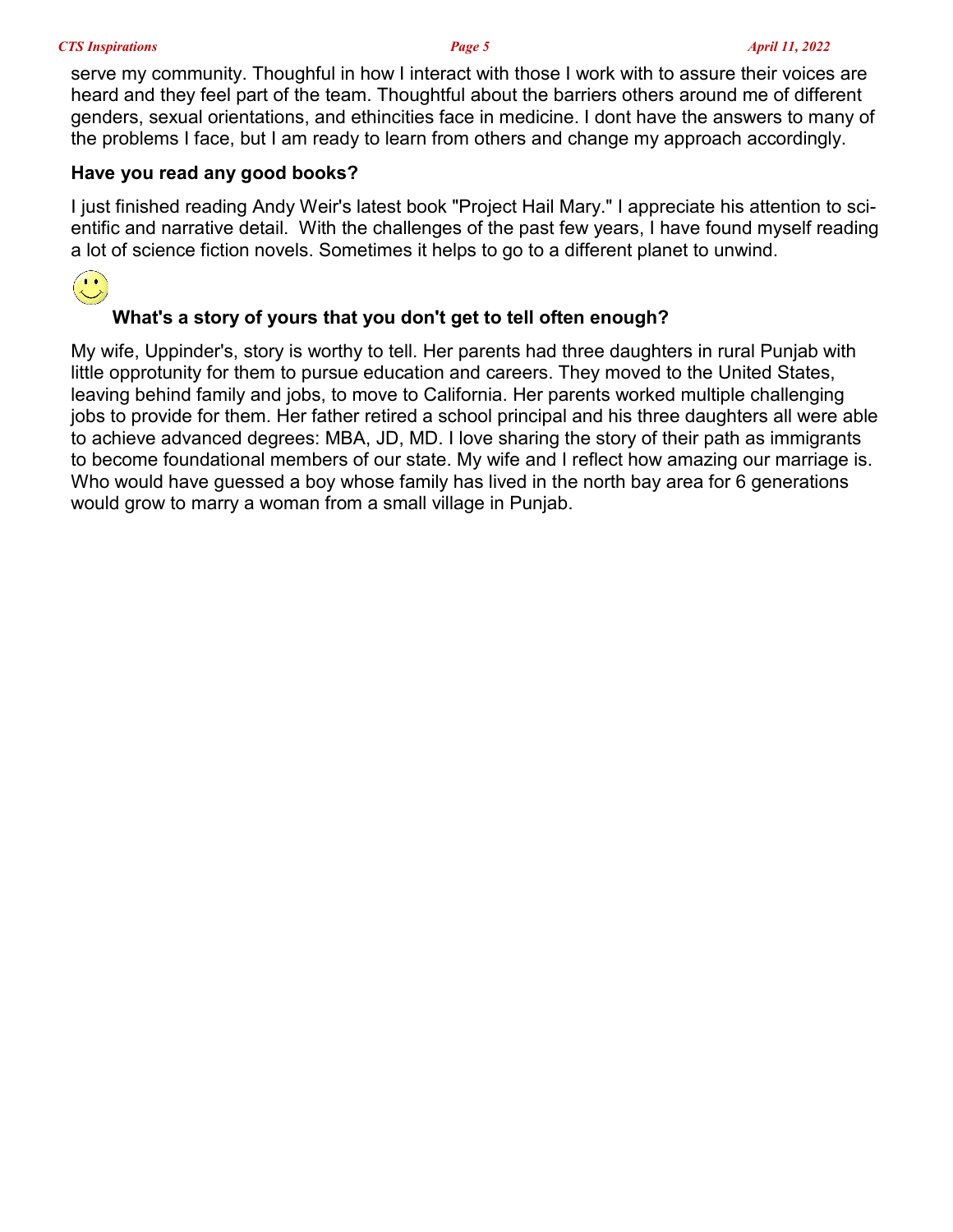CSRC Legislative Day Promoting Senate Bill 962

**By Krystal Craddock MSRC, RRT, RRT-NPS, AE-C, CCM**



Professionalism · Advocacy Commitment · Excellence

Every year, the CSRC meets with members of Congress to share the respiratory care profession and bring awareness to legislation that may impact our profession. This year we met virtually and brought attention to senate bill (SB) 962, which was sponsored by the CSRC and written by Senator Brian W. Jones. SB 962 would allow Respiratory Care Practitioners (RCP's) who met the College of American Pathologists (CAP) standards to be medical directors and technical consultants in moderate complexity labs (i.e. blood gas labs).<sup>1</sup> According to CAP, a medical director of a moderate complexity lab is defined as a physician or a PhD with a license to practice respiratory care.<sup>2</sup> They also allow RCP's with bachelorette degrees to be the technical consultants in these types of labs.



The greatest impact SB 962 would have on the respiratory care profession is by permitting RCP's to be technical consultants in their blood gas laboratory. Currently, in 11 states including California, require laboratory personnel or Clinical Lab Scientists (CLS's) or physicians to perform technical consulting responsibilities.<sup>1</sup> Some of the responsibilities of a technical consultant includes completing competencies annually and biannually, performing audits in preparation for credentialing visits, and managing continuous quality improvement and control.<sup>2</sup> All of these important responsibilities are necessary for laboratory licensing and are duties that the RCP team members in the laboratory are already familiar with. All states at a minimum must follow Clinical Laboratory Improvement Amendments (CLIA) standards under CMS, which do not require that a technical consultant be a CLS or physician in a blood gas lab.<sup>1</sup>

The CSRC has engaged the CLS's of California in regard to this bill. There are approximately 28,500 CLS's in California, with a projected job growth of an additional 8,000 by 2028.<sup>3</sup> Many of these scientists work in high complexity labs and there has been a higher need of these necessary clinicians with the appearance of COVID. This proposed bill would help alleviate the burden on CLS's during the time of a workforce shortage that has been seen in this field across the state. This bill requires a majority vote and resides in the senate appropriations committee. $^{\rm 1}$  The passing of this bill would provide an avenue to allow interdisciplinary collaboration providing support and layering to assure labs continue to run safely and up to the national CLIA standards.

#### References

- 1. SB-962 Healing arts: clinical laboratory technology: moderate-complexity laboratories. https:// leginfo.legislature.ca.gov. Published April 5, 2022. Accessed May 10, 2022. https:// leginfo.legislature.ca.gov/faces/billTextClient.xhtml?bill\_id=202120220SB962
- 2. Current CAP Guidelines. Cap.org. Published 2020. Accessed on May 10, 2022. https://www.cap.org/ protocols-and-guidelines/current-cap-guidelines.
- 3. Long term occupational projections. Projectionscentral.org. Published 2021. Accessed May 10, 2022. https://projectionscentral.org/Projections/LongTerm?AreaName=&AreaNameSelect%5B% 5D=7&Name=lab&NameSelect%5B%5D=119&items\_per\_page=10.